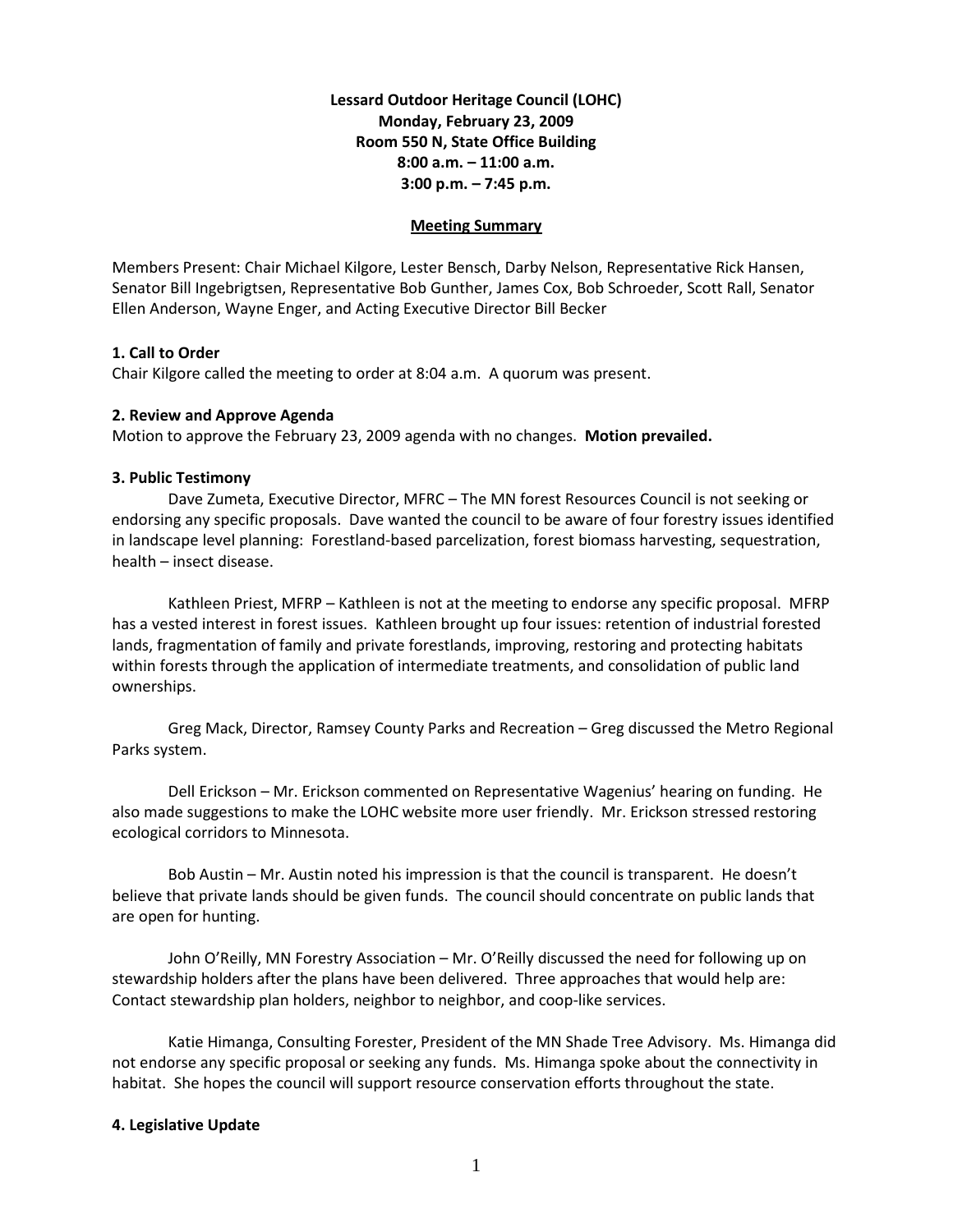Rep. Rick Hansen said House File 18, appropriating funds for the LOHC, has moved through the Environmental Finance Committee and should be heard by Rep. Mary Murphy's committee next week. Senator Anderson sent information on the Capital Investment Committee to council members. It contained current bonding projects for the DNR.

Bill Becker is waiting to hear back from the Attorney General's Office on the ability to issue state revenue or general obligation bonds whose debt service would be paid from the Outdoor Heritage Fund. He should hear back with a week or two.

Senator Ellen Anderson has a bill that should be introduced today establishing an Office of Accountability and would like feedback from the council members. Bob Schroeder asked where the funding would come from. Senator Anderson suggested that the Outdoor Heritage Fund, Clean Water Fund, and the Parks and Trails Fund contribute money to staff one person to maintain the office and keep up a website. Bob Schroeder asked if Senator Anderson was looking for an endorsement. Senator Anderson said at some point, yes, she would like an endorsement. Senator Bill Ingebrigtsen asked if he could work with Senator Anderson on including the Arts and Cultural Heritage Fund in the bill since they would benefit also. Les Bensch questioned why another bill was being introduced when we already have a bill for the LOHC. Senator Anderson stated that this was not a duplicate bill and that procedures should be put in law so that they are permanent. Wayne Enger said he appreciated the work of Representative Hansen and Senator Anderson and asked if this would be using Outdoor Heritage Funds to work on non-constitutional objectives?

Representative Rick Hansen was excused at 8:50 a.m. to attend the Legislative Audit Commission meeting.

Bill Becker will send a spreadsheet to all council members within the next few days. Members will rank the proposals and distribute the estimated available funds. Council members are to send the completed spreadsheet to Bill by March  $2^{nd}$ . Members should include their names in the file name. At the March 9 meeting, the council will review and adopt a final spreadsheet.

Scott Rall will present a draft Conservation Partners Grant Program appropriations bill at the March 16 meeting, with a final bill ready by the March 23 meeting. These meetings will likely be half-day meetings, adjourning when session starts.

Les Bensch suggested starting the meetings at 7 a.m. Bill Becker said the Sergeant of Arms does not unlock the door until 7:20 and we would need to bring him in to work earlier if the meetings started before 8 a.m.

Bill Becker will provide conflict of interest forms to the council members, which will need to be completed and turned in before hearing proposals.

#### **5. Conservation Stakeholder Collaborative Priority Setting Reports**

Forest Conservation Priority Reports:

 (1) Forest Protection, Enhancement and Restoration in Minnesota. Mark Johnson, MDA led the discussion – (12 collaborators).

F1 – Industrial Forest Land Investment and Productivity Program. Proposal submitted by Josh Stevenson and Norm Moody. Dollars requested: \$5,000,000 to prevent fragmentation of our industrial forestlands, allow for consolidation of state, county, and industrial forestland ownerships, and promote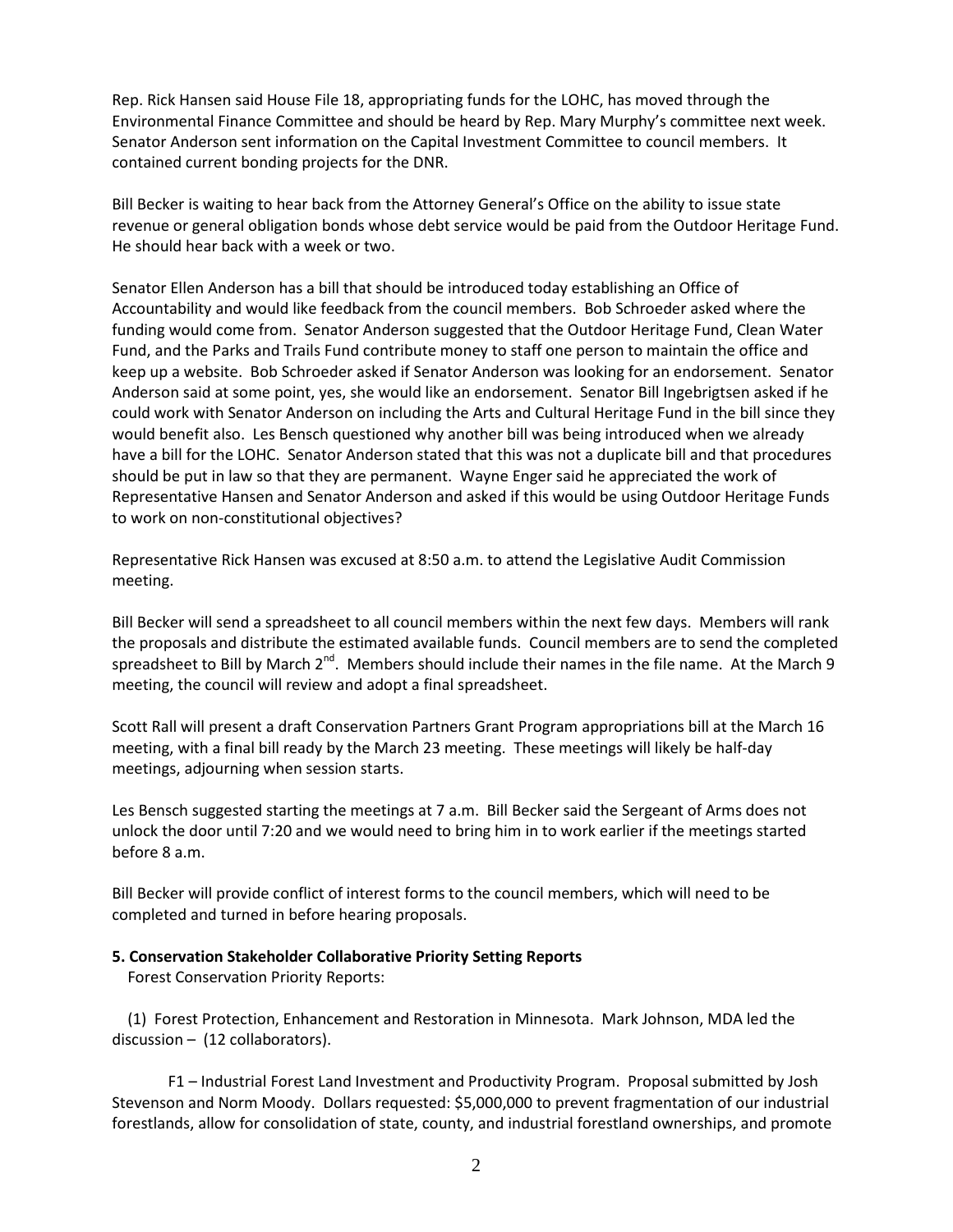better efficiencies of forest management activities. The \$5,000,000 request is for 2010. A 10-year budget was submitted for information purposes. Bob Schroeder clarified that getting funds for 2010 would not guarantee funding in the future.

F2 – Clair A. Nelson Memorial Forest Acquisition. Proposal submitted by Tom Martinson. Dollars requested: \$1,900,000 to purchase 6,085 acres that make up the Clair A. Nelson Memorial Forest. Lake County has already purchased the land assuming timber proceeds would be used to pay off the loan. The economic turndown has put this burden back on the county.

F3 – Minnesota Forests for the Future/Upper Mississippi Forest Project. Proposal submitted by Richard Peterson, MnDNR. Dollars requested: \$42,700,000 (to be revised in mid-March when appraisal/offer completed). Using permanent easements, the project stitches together 4,000 square miles of public lands. All development or subdivision of the property will be prohibited. The easement would also provide permanent public access for hunting and fishing and keep working forest lands in tact. This forest land is currently owned by Blandin Paper Company-UPM Kymmene (UPM). There has not been a discussion with UPM about selling easements in phases and/or receiving payments over multiple years.

Representative Rick Hansen returned at 9:30 a.m.

F4 – Habitat Enhancement and Restoration in the Minnesota River Watershed. Proposal submitted by Dave Neu, NWTF. Dollars requested: \$3,817,000 to acquire conservation easements on 1,000 acres and restore approximately 1,000 acres through on-the-ground restoration efforts. Identifying willing landowners to link corridors between wooded areas would be first priority. Les Bensch asked if these easements with private landowners would be open to the public for hunting or fishing. Mr. Neu said that that has not been determined, but more habitat could be available to hunters.

F5 – TPL Cooperative Forest Protection Initiative 2010. Proposal submitted by Robert McGillivray. Dollars requested: \$6,000,000 to acquire 318 acres of forestland to be protected in public ownership for long-term stewardship and public use. There are three parcels: 38 acres of frontage on Leech Lake, Cass County; 200 acres of MCBS quality forested lakeshore in Kandiyohi County as a SNA; and, 80 acres of MCBS quality forest near the St Croix River as an SNA. The DNR commissioner can determine what activities are restricted on each SNA.

F6 – Crow-Hassan Park Reserve Natural Area Expansion. Proposal submitted by Paul Kortebein, Three Rivers Park District. Dollars requested: \$1,232,400 to acquire 39 acres of land; reforestation of 38 acres with native plants; and, restore 1 acre of wetland. Mr. Kortebein was not present for discussion.

F7 – Family Forestland Protection Initiative. Proposal submitted by Kris Larson, MLT. Dollars requested: \$910,000 to protect 800-1,000 acres of family forestland from fragmentation and development through conservation easements. MLT has selected the lands by looking at biological significance and site visits.

F8 – Linking Forest and Savanna Habitat Restoration to Bioenergy. Proposal submitted by Don Arnosti, Audubon Minnesota. Dollars requested: \$1,000,000 to restore and enhance 800 acres of habitat while using biomass markets to provide funds for further restoration work. 7,000 acres have been identified on dedicated conservation lands. All lands are open for appropriate recreational use.

F9 – St Croix Bluffland Forest Restoration (Franconia-Scandia Corridor). Proposal submitted by Wayne Ostlie. Deb Karasov, Great River Greening, was present for discussion. Dollars requested: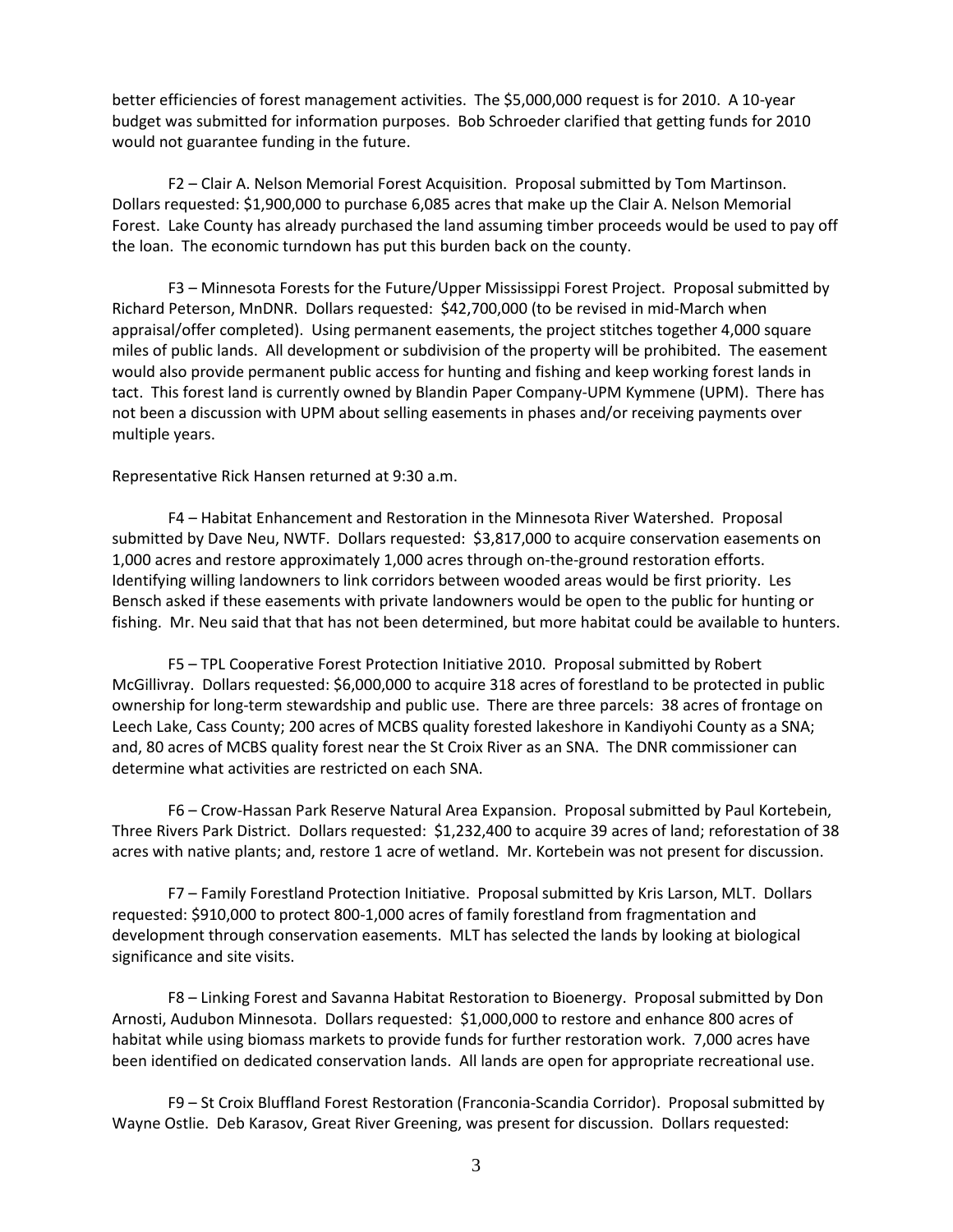\$312,000 to restore and enhance 400 acres within the publicly-owned/managed areas of the Franconia-Scandia Corridor, by removal of woody/invasive species and planting native plants/seeds. This early infestation of buckthorn and garlic mustard would not be too difficult to control if removal could begin soon.

F10 – Meeting Hunter Expectations Through Intensive Ruffed Grouse Habitat Management. Proposal submitted by Russell Sewell, Ruffed Grouse Society. Dollars requested: \$550,000 to intensify aspen habitat management by establishing or refurbishing herbaceous openings on public land in central and northern Minnesota. Mr. Sewell explained that trail openings, when properly planted, provide food and related edge habitat for ruffed grouse.

F11 – Urban Forest Management and Restoration. Proposal submitted by Adam Robbins, St Paul Parks and Recreation. Dollars requested: \$450,000 to restore and enhance 125 acres of native woodland through non-native woody species removal and reforestation efforts. Efforts include planting 6,250 bareroot trees and shrubs.

F12 – Washington County Forest Health Initiative. Proposal submitted by John Elholm. Dollars requested: \$300,000 to restore 217 acres of Washington County owned land to native forestland. This would entail invasive species removal and native plant seeding.

Chair Mike Kilgore passed the gavel to Vice Chair Jim Cox at 10:45 a.m. due to a work conflict with the next proposal.

 (2) Wildlife Research Buffer Lands Acquisition. Proposal submitted by Ron Severs, Cloquet Forestry Center. Dollars requested: \$118,000 to add 240 buffer acres to the research forest. This land will be open to public recreational use.

Gavel returned to Mike Kilgore at 11:00 a.m. Kilgore motioned to recess. Motion prevailed. Meeting will reconvene at 3:00 p.m.

Meeting reconvened at 3:35 p.m.

Representative Diane Loeffler was not present at this time so council moved on to the next agenda item.

 (4) RneighborWoods Reforestation of Rochester Boulevards. Proposal submitted by Rene Lafflam and Jacob Ryg, Rneighbors. Dollars requested: \$2,275,000 to plant 10,000 boulevard trees in Rochester, MN. Bob Schroeder asked for the definitions of a forest versus forestland. Bill Becker described a forest as 20 acres of continuous forestland. The definition of forestland is 10% forested. Discussion followed on the cost of the seedlings.

 (3) Forest Protection Task Force: Forest Protection Plan. Proposal submitted by Representative Diane Loeffler. Dollars requested: \$75,000 to establish an Invasive Forest Pests Response Fund to ensure that funds are available for immediate response to a possible invasion of the emerald ash borer. Bob Schroeder asked if there was a fully fleshed-out plan available for viewing. Representative Loeffler stated that the task force continues to plan but are not at an operational level yet. The task force has not met since 2008 due to lack of funding.

 (5) David French Forest Health Initiative. Proposal submitted by Steve Nelson, East Central Forest Landowners. Dollars requested: \$650,000 to fund the first year of a three-year pilot project to control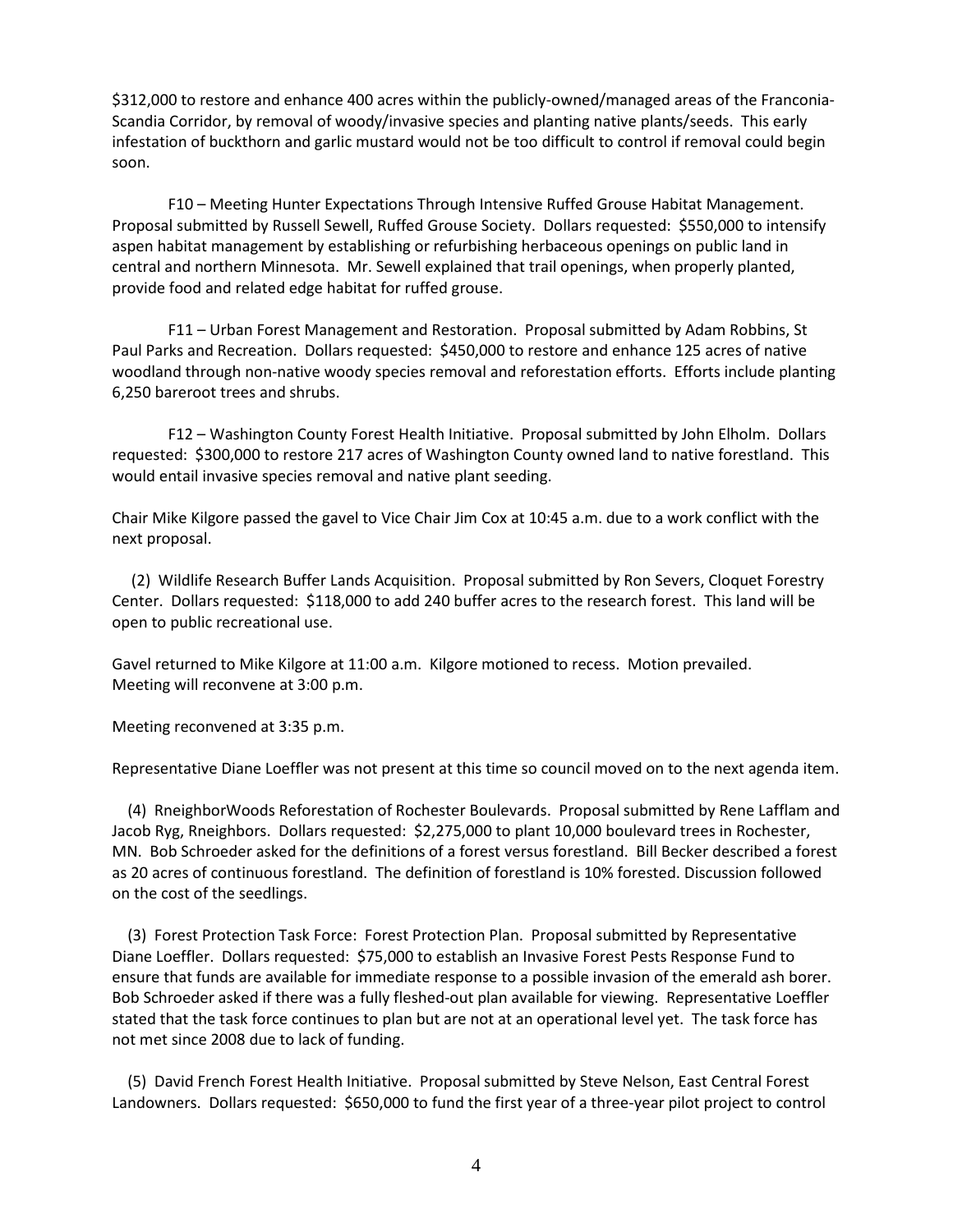oak wilt on private lands around four parcels of public land. Funding in previous years came from the state and federal government, but this funding is no longer available.

Representative Bob Gunther was excused for voting purposes at 4:16 p.m.

 (6) Wildlife and Fish Habitat Enhancement on Private Forestlands in Minnesota. Proposal submitted by Steve Hughes, MN Forested Counties Workgroup. Tom Schulz, Wadena SWCD introduced Steve Hughes. Dollars requested: \$8,946,000 to provide cold deep-water lakes habitat protection, forest management assistance to private landowners, establish shoreland buffers and re-vegetation, and acquire conservation easements in 27 counties. Representative Rick Hansen asked if Mr. Hughes could provide existing reports on funding for SWCDs (RIM etc.). Mr. Hughes said he would be happy to provide that information.

Fish and Wildlife Habitat Conservation Priority Reports:

 (7) Fish, Game and Wildlife Habitat Protection, Restoration, and Enhancement in Minnesota. Leading the discussion was Susan Schmidt, The Trust for Public Land (16 collaborators).

1 – Shoreland Protection Program. Submitted by Kris Larson, Minnesota Land Trust. Dollars requested: \$970,000 to acquire 600-800 acres in conservation easements. These private lands have critical shoreline habitat. This is an existing program but a new geographic location. Landowners are ready to move forward.

Representative Rick Hansen was excused at 4:45 p.m. to attend the House Cultural and Outdoor Resources Finance Division meeting.

2 – Rock River WMA Expansion. Proposal submitted by Scott W. Roemhildt, Pheasants Forever. Dollars requested: \$240,000 to add an additional 91 acres to the Rock River WMA. Mr. Roemhildt was not present to discuss the proposal.

3 – Army Compatible Use Buffer (ACUB). Proposal submitted by Mark Hauck, MnDNR. Dollars requested: \$276,250 to acquire 205 acres of habitat in the Nokassippi WMA. Mr. Hauck was not present to discuss the proposal.

4 – TPL's Cooperative Shoreland Protection Initiative 2010. Proposal submitted by Bob McGillivray, The Trust for Public Land. Dollars requested: \$3,800,000 to acquire 34 acres of shoreland in Crow Wing and Chisago Counties. Cost is high because some of the shoreline is a peninsula. Project will not likely proceed without funding.

5 – Bertram Chain of Lakes Acquisition. Proposal submitted by Marc Mattice, Wright County Parks and City of Monticello. Dollars requested: \$1,100,000 to acquire 169 acres of lakeshore, stream corridor, forest lands, wetlands, and a rare geological feature called an Esker Tunnel. This is a three-year project. Requested funding is for the first year of the project.

6 – Central Minnesota Aquatic Protection. Proposal submitted by Kent Montgomery, TNC. Dollars requested: \$1,000,000 to acquire 319 acres of land including 1.2 miles of shoreline on four priority lakes.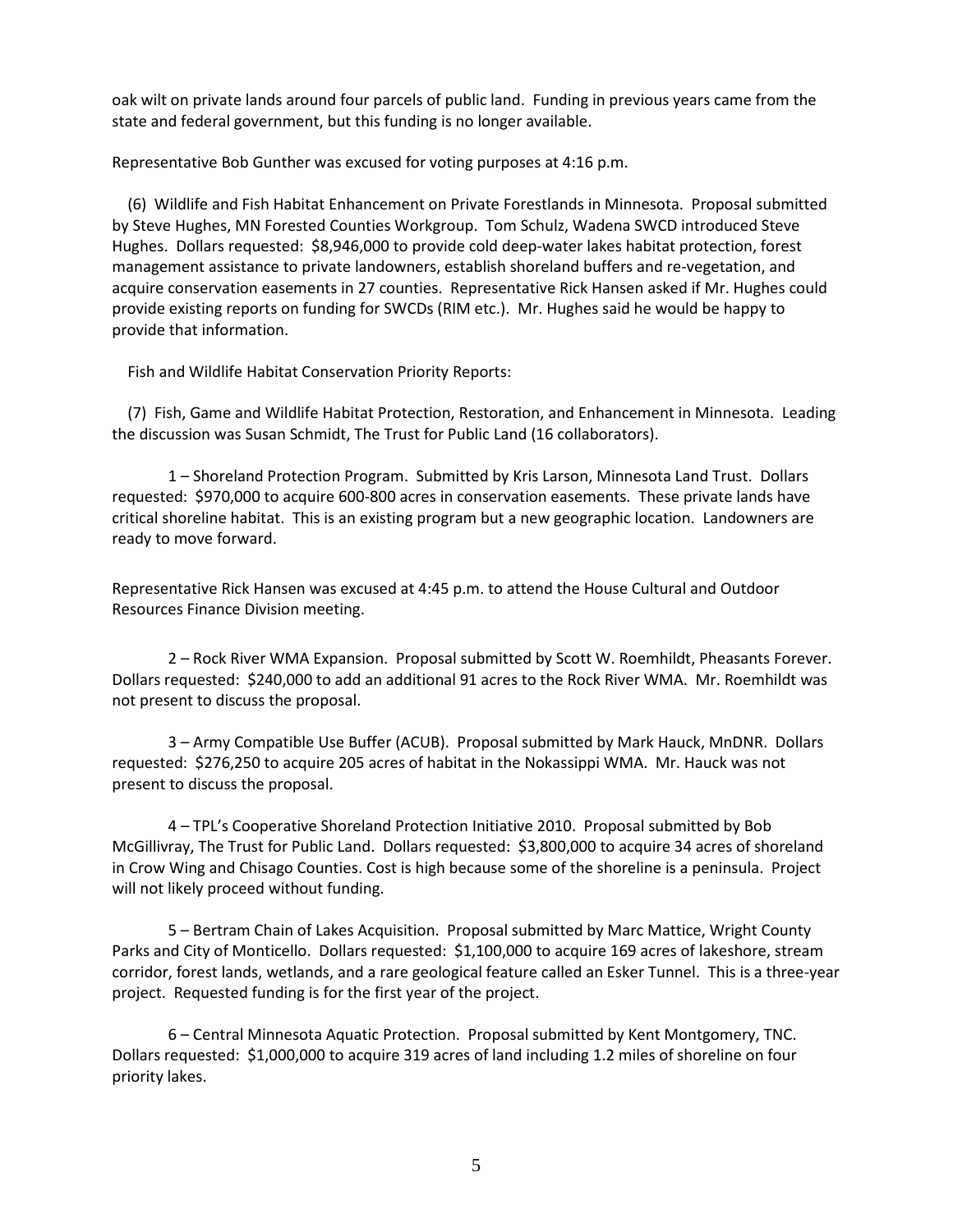7 – Aquatic Management Area (AMA) Acquisition. Proposal submitted by Mike Halverson, MnDNR. Mike Duval, MnDNR was present for the discussion. Dollars requested: \$12,900,000 to secure 2,780 acres of lake and warmwater stream shoreline through fee title and permanent easement acquisition. 120 acres of permanent habitat management easements including angler access on designated trout streams. Mr. Duval explained that the program purpose was to protect and restore habitat and angler access was provided simultaneously.

8 – Metro Conservation Corridors (MeCC). Collaboration of public and private entities have submitted 10 proposals under Metro Conservation Corridors. The group's proposals were presented by Sarah Strommen, Metro Conservation Corridors c/o Minnesota Land Trust. Dollars requested: \$8,174,550 to protect through fee and conservation easement acquisition 1,791 acres, restore 675 acres, and enhance 565 acres. There are \$12,125,000 in other funds leveraged by the request. Sarah will find out if that additional funding is cash, donated land, etc and send that information to the council. Ms. Strommen also will provide a break-out of easement and fee simple acres acquired. All 10 projects have individual proposals for viewing.

9 – Metropolitan Habitat and Angler Access Improvement Program. Proposal submitted by Boe Carlson, Metropolitan Regional Parks System Agencies. Dollars requested: \$8,588,300 to replace a boat launch, create 8 fishing piers, protect over 3 miles of trout habitat, 12,650 linear feet of shoreline and restore over 25 acres of land. Dollars requested: \$1,135,000 for Access Projects. There are nine individual proposals for viewing. A question came up on justifying fishing piers - does it fit into the language of the constitution. Mr. Carlson explained that properly designed and placed fishing piers protect shoreline habitat from damage.

10 – River and Stream Habitat Restoration and Enhancement Program. Proposal submitted by Mark Ebbers, MnDNR. Mark Duval, MnDNR was the presenter. Dollars requested: \$1,250,000 to complete one by-pass channel on the Mississippi river, stabilize and restore ½ mile of stream, maintenance along 3-5 miles of a trout stream, and, survey and assessment sampling to evaluate the effectiveness of restoration and enhancement project activities.

11 – Lower St. Louis River Habitat Plan/Knowlton Creek Watershed Rehabilitation Program. Proposal submitted by Julene Boe, St. Louis River Alliance. Dollars requested: \$1,865,000 to rehabilitate the entire Knowlton Creek watershed (2.5 square miles) through protection, restoration and enhancement. Ms Boe stated that some of the project could be completed even if they don't receive the total dollars requested.

12 – Working Together to Improve Water Quality: Stormwater Parks and Fish Barriers. Proposal submitted by Jeff Broberg and Andy Herschel, Shell Rock River Watershed District. Dollars requested: \$966,000 to enhance water quality and fish habitat with stormwater collection. Senator Ingebrigtsen questioned whether this proposal was better suited for the Clean Water Fund. They are seeking bonding dollars also.

13 – Red River Basin Stream Restoration Inititative. Proposal submitted by Ron Harnack, Red River Water Management Board and Henry VanOfflen, MCEA. Dollars requested: \$990,000 to allow watershed districts to restore channels and their corridors to provide quality fish and wildlife habitat and reduce erosion. The Red River Basin Board thinks the LOHC is a better fit for these projects than the Clean Water Fund. Jim Cox asked if the presenters were aware of the Redpath project presented to the LOHC under the wetlands issue area and if these two projects were coordinated. Mr. VanOfflen replied in the affirmative.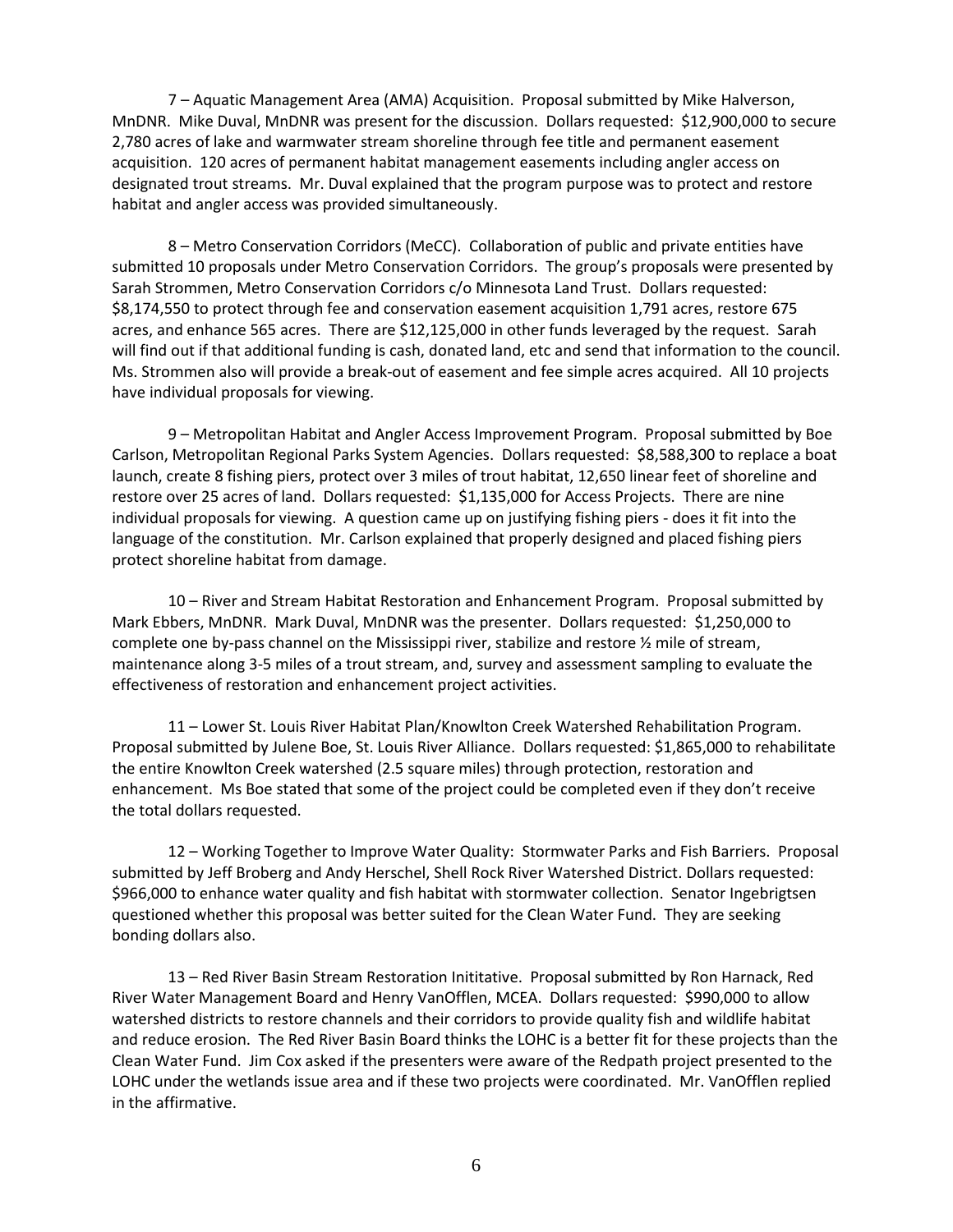Representative Rick Hansen returned at 6:15 p.m.

14 – Long-term Monitoring of Zizania (wild rice) Productivity and its Relationship to Migratory Waterfowl on the Leech Lake Reservation. Proposal submitted by Rebecca Knowles, Leech Lake Band of Ojibwe. Dollars requested: \$87,012 to produce a 17-year long dataset of wild rice and waterfowl productivity and implement long-term monitoring. This project has not been presented to the LCCMR. 13,000 acres of wild rice harvesting is limited to the Leech Lake Band members and all residents of the Leech Lake Reservation, tribal and non-tribal, but open to the public for hunting and fishing.

15 – Rydell Lakes Restoration Project. Proposal submitted by Dave Bennett, USFWS. Dollars requested: \$288,650 to restore 182 acres of lake basins back to pre-settlement conditions for waterfowl production. Mr. Bennett, in response to questioning, said this project had not been funded by the U.S. Department on Interior.

16 – Little Bemidji Fish Passage Project. Proposal submitted by Louise Mauldin, Fish and Wildlife Service. Dollars requested: \$25,000 to modify the Little Bemidji Lake dam to a rock weir to allow fish passage within the watershed.

Representative Bob Gunther was excused at 6:40 p.m. to attend the House Energy Committee meeting.

 (8) Identification of Fish Habitat Restoration Priorities and Resource Investment Proposal to the Lessard Outdoor Heritage Council. Proposal submitted by John Lenczewski, Trout Unlimited. Dollars requested: \$2,050,060 to restore and enhance fish habitat through completing 11 priority conservation projects in 2009 and 2010. All 11 projects are described in the proposal. Mr. Lenczewski indicated his project was divisible.

 (9) Knife River Habitat Rehabilitation. Proposal submitted by Craig Wilson, Lake Superior Steelhead Association. Dollars requested: \$320,500 to restore Knife River. Warm water temperatures, due to beaver dams, are causing fish to leave the river early. Work could be done in phases if necessary.

 (10) Sullivan Lake Habitat Preservation. Proposal submitted by Roger Tadsen, Lake Sullivan Association. Dollars requested: \$705,000 to acquire approximately 11 acres and 609 feet of shoreline. This property is developable but has a bald eagle nest on the land. The question of public access was brought up, maybe archery hunting could be allowed. Council member Enger pointed out the eagle's nest was, for the time being, protecting the land from development.

 (11) Rochester Plateau of the Paleozoic Plateau of the Eastern Broadleaf Forest Province. Proposal submitted by Kyle Herring, Herring Exterior Design. Dollars requested: \$1,220,000 to restore and enhance the publicly owned land within the Rochester Plateau of the Paleozoic Plateau of the Eastern Broadleaf Forest Province. In response to questioning Mr. Herring said the land being restored was a publicly owned park.

## **6. Council Discussion and Preliminary Decisions**

Council members discussed guidance on making their recommendations for proposals. Suggestions included going back to the January plans and identifying the greatest conservation needs and keep referring to the language in the constitution.

Bill Becker repeated his plans for a ranking spreadsheet that he will distribute to the council members. Representative Hansen reminded councilors of the Open Meeting Law and the requirement that council members not discuss the proposals amongst themselves before sending in their spreadsheet to Bill